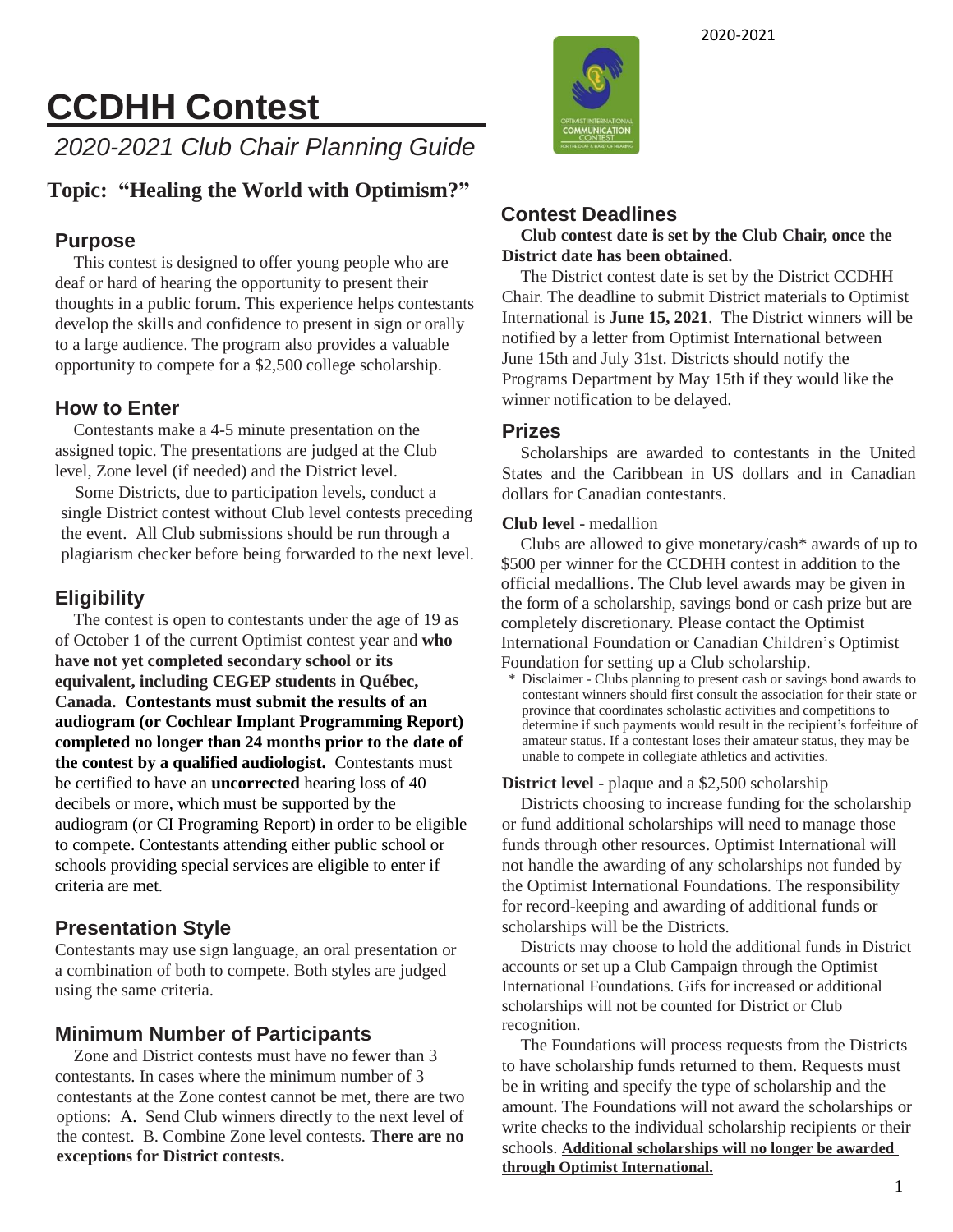#### **Getting the Contest Started in Your Community**

The first thing your Club Chair should do is contact the District CCDHH Chair and make sure the District will be sponsoring the program. Not all Districts conduct this program, so it is important to verify that a District level contest is available to contestants in your community.

Once District participation has been confirmed, contact schools providing education for deaf and hard of hearing contestants. Some contestants will be mainstreamed, attending school with hearing contestants, while some may be educated at schools that provide special services. The local Board of Education should be contacted to find out how your community's school system works regarding this issue.

Give each school an overview of the program, a copy of the rules and Club contact information. If the school is responsive, send them contest applications. Provide the date and location of the Club's contest and keep in touch on a regular basis.

#### **Criteria and Duties for Judges**

Three judges who are not acquainted with the presenters are required. Judges must be able to evaluate the presentation style of contestants with and without the assistance of an interpreter. If all contestants are using sign language then deaf judges are allowed. Judges should have expertise working with young people who are deaf or hard of hearing.

At the Club level, judges may be Optimist Members. At all other levels of the competition, judges must be non-Optimists (Friends of Optimists are excluded and can be used as judges).

Judges are also potential new Members, so don't forget to recruit them.

The Club Chair supplies each judge with a judging form and copy of the rules. Judges should not compare scores or their impressions of the presentations. They must work independently. Only the Club Chair compiling the totals is permitted to see scores. Scores are confidential.

#### **Interpreters**

A certified interpreter is provided by the sponsoring Club/District at all competitions. They must be certified by the Registry of Interpreters for the Deaf, Inc., or a similarly recognized organization. Interpreters must be able to convey the information of the contestant to the judges. A contestant should never be required to provide his or her own interpreter.

#### **Timekeeper**

This position can be held by an Optimist Member. There are no specific requirements for this position. Their duties include recording the time of the presentation and failure to announce the topic. The timekeeper totals all participants' deductions and turns the form in to the Contest Chair.

### **After the Club Contest**

#### **The Club Chair should:**

- 1. Announce the winner to the audience and present the official medallions.
- 2. Have the winner sign their Zone/District Entry Form.
- 3. Announce the date and location of the next level of the contest.

#### 4.**Submit for the winner to the District CCDHH Chair:**

5.

**\_\_\_\_\_\_\_\_**Completed Zone/District Entry Form

\_\_\_\_\_\_\_\_Audiogram (or Cochlear Implant

Programing Report) (conducted within 24 months of the contest date)

\_\_\_\_\_\_\_\_Contestant's Application Form

\_\_\_\_\_\_\_\_Printed copy of presentation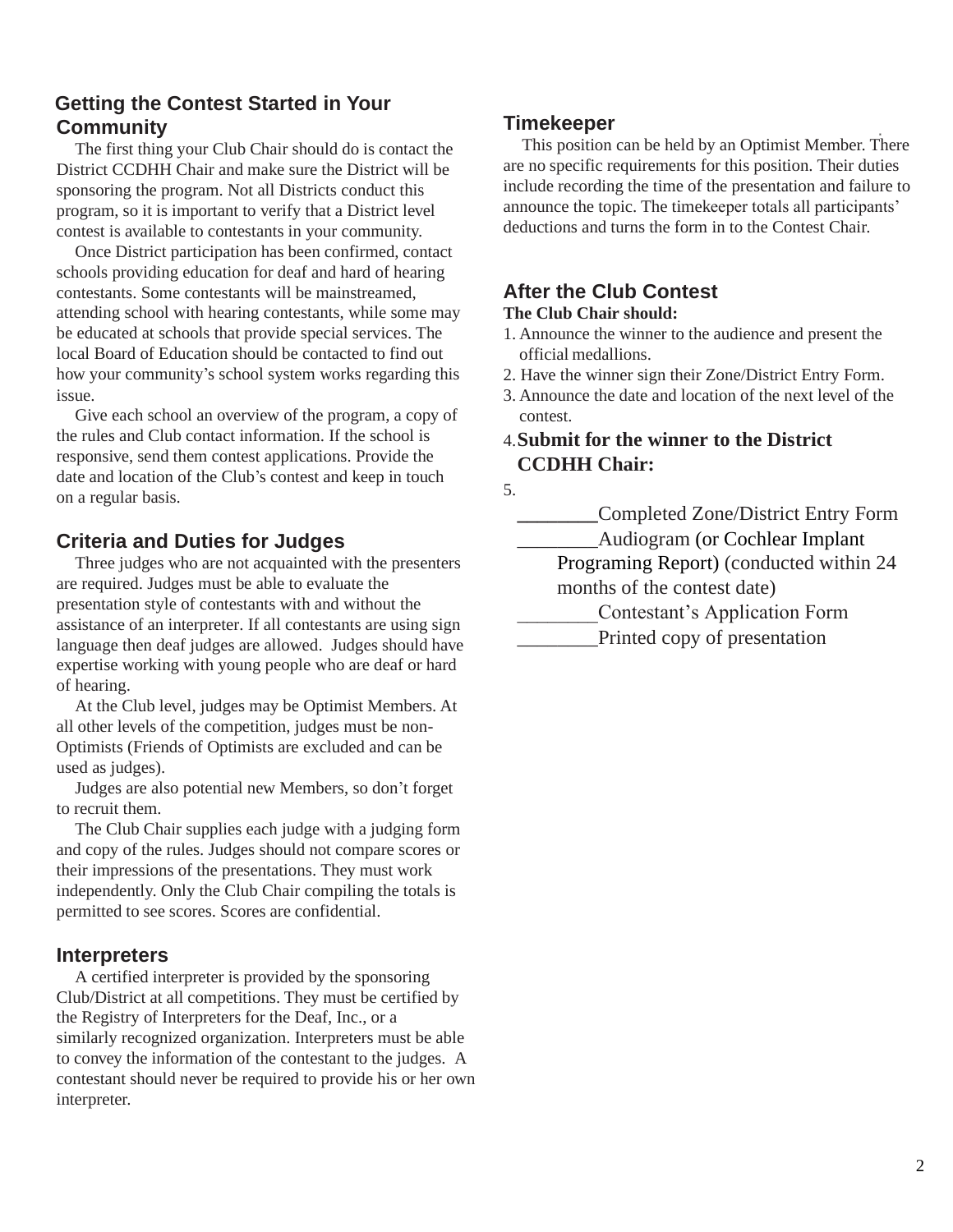### **Application for the 2020-2021 Communication Contest for the Deaf and Hard of Hearing**

| M F<br>Name and the same state of the state of the state of the state of the state of the state of the state of the state of the state of the state of the state of the state of the state of the state of the state of the state of | <b>Contestant Agreement:</b>                                                                                                                                                                                                   |                                                     |  |  |  |
|--------------------------------------------------------------------------------------------------------------------------------------------------------------------------------------------------------------------------------------|--------------------------------------------------------------------------------------------------------------------------------------------------------------------------------------------------------------------------------|-----------------------------------------------------|--|--|--|
|                                                                                                                                                                                                                                      | I have studied the rules of the contest, and I will be bound by all of the requirements.                                                                                                                                       |                                                     |  |  |  |
|                                                                                                                                                                                                                                      | Contestant's Signature                                                                                                                                                                                                         | Date / /                                            |  |  |  |
| Zip/Postal Code<br>State/Province                                                                                                                                                                                                    | <b>Parent or Guardian Permission:</b>                                                                                                                                                                                          |                                                     |  |  |  |
| Telephone ()<br>E-mail<br><u> 1989 - Jan Stein Stein Stein Stein Stein Stein Stein Stein Stein Stein Stein Stein Stein Stein Stein Stein S</u>                                                                                       | I give my permission for my child/ward to participate in this contest.                                                                                                                                                         |                                                     |  |  |  |
| Age                                                                                                                                                                                                                                  |                                                                                                                                                                                                                                | Date                                                |  |  |  |
| Have you participated in any other Optimist Club's Communication Contest for the Deaf                                                                                                                                                | Relationship Nelson and Contact the Contact of the Contact of the Contact of the Contact of the Contact of the Contact of the Contact of the Contact of the Contact of the Contact of the Contact of the Contact of the Contac |                                                     |  |  |  |
| and Hard of Hearing this school year? $\Box$ Yes $\Box$ No                                                                                                                                                                           |                                                                                                                                                                                                                                | grant the Optimist Club/International my permission |  |  |  |
| <b>Audiologist Verification:</b>                                                                                                                                                                                                     |                                                                                                                                                                                                                                |                                                     |  |  |  |
| I verify that the contestant listed above has a hearing loss of 40 decibels or more.                                                                                                                                                 | purposes. Optimist Club/International may use the photo in any publication they see fit.                                                                                                                                       |                                                     |  |  |  |
| Date                                                                                                                                                                                                                                 |                                                                                                                                                                                                                                |                                                     |  |  |  |
| Title that the contract of the contract of the contract of the contract of the contract of the contract of the contract of the contract of the contract of the contract of the contract of the contract of the contract of the       | Sponsoring Optimist Club Number Club Number Club Number Club Number Club Number Club Number Club Number Club Number Club Number Club Number Club Number Club Number Club Number Club Number Club Number Club Number Club Numbe |                                                     |  |  |  |
| Topic: "Healing the World with Optimism"<br>Please send application to address below:                                                                                                                                                |                                                                                                                                                                                                                                |                                                     |  |  |  |
| contest during any given year.                                                                                                                                                                                                       | assessed by the time keeper.<br>presentation independently.                                                                                                                                                                    |                                                     |  |  |  |

#### **Official Rules**

#### **Section I -** *General Rules*

- 1. Contestants must enter through a local Optimist Club.
- 2. The CCDHH District Chair is responsible for all phases of the contest and his or her rulings in accordance with the official rules are final.
- 3. All competitions must be conducted by Optimists only.
- 4. The contest date, time and place will be determined by the Contest Chair.
- 5. All contestants must comply with the official rules of the contest.
- 6. The official application must be completed by each contestant and submitted to the sponsoring Club's Contest Chair.
- 7. All Zone, Regional and District level contests must have a minimum of 3 contestants participating.
- 8. Scholarship must be used in a school located in the United States, Canada or Caribbean. All scholarships will be administered by Optimist International

**Section II** - *Qualifications for Contestants*

- 1. The contest is open to young people through grade 12 in the United States and Canada, to CEGEP in Quebec and grade 13 in the Caribbean. Contestants must have an uncorrected hearing loss of 40 decibels or more in order to be eligible to participate.. Participants must submit an audiogram (or a Cochlear Implant Programming Report) done within 24 months of the date of the contest from a qualified audiologist.
- 2. Contestants are eligible for only one Club's
- contest during any given year. 3. Each contestant must prepare his or her own presentation with limited assistance on content. Improvements to the presentation can be made at any time.
- 4. A contestant who has won a District CCDHH or CCHI scholarship is not eligible to compete at any level of the competition again.

**Section III** - *Contest Rules*

- 1. All contestants must make a presentation on the official contest topic and submit a typed copy of the speech.
- 2. Contestants can present in sign language, orally or using a combination of both.
- 3. Presentations may be delivered in a language other than English if the language used is the official language of the country in which the sponsoring Club is located.
- 4. The interpreter is to be provided by the sponsoring Optimist Club/Zone/District.
- 5. All contestants must give the official contest topic **i**n the first sentence **of** their presentation. If a contestant fails to do this, a 3-point penalty will be automatically assessed by the timekeeper.
- 6. Any quotation or copyrighted material used in the presentation must be identified with the original author's name. Failure to identify non-original material will result in disqualification.
- 7. The use of props, special costumes or clothing, or the use of prompters will not be permitted. The penalty will be disqualification. Notes and lecterns can be used if the contestant desires.
- 8. The time limit is not under 4 minutes and no longer than 5 minutes. Contestants going over or under will not be cautioned, and will be penalized one point for each 15 seconds or fraction of over or under the time limits. This penalty will be
- 9. Timing will begin immediately after the official topic is given. Timing will stop when the contestant finishes.
- 10. No reference can be made that identifies the contestant, parents, school, community, sponsoring Optimist Club or District. This will result in a deduction of 5 points or a fraction of based on the degree of identification.
- 11. Contestants must not be identified by name, school or sponsoring Club until all judges have left the room.
- 12. Any protest in the conduct at any level of this contest must be made immediately after the condition is noted. Protests received after the next contestant has been introduced, or in the case of the last contestant, after the judges leave to total the scores, will not be accepted under any circumstances.
- 13. The Contest Chair will rule on all protests in accordance with the official rules. The decision of the Contest Chair is final and no higher appeals will be recognized.

**Section IV**- *Judging and Timing*

- 1. Each contest must have three judges, one timekeeper and one certified interpreter.
- 2. The judges must be qualified to evaluate the presentation methods of all contestants with or without the assistance of an interpreter. (If all contestants are using sign language then at least one of the judges can be a deaf judge.)
- 3. The judges and timekeepers must not be identified in any pre-publicity or at the contest until after the contest has been completed.
- 4. Judges are not permitted to discuss or compare scores or opinions on any of the contestants with anyone or each other. Judges must evaluate each
- presentation independently.
- 5. The judges'scores and penalties are confidential and should not be viewed by anyone except the Contest Chair.

#### **Section V** - *Scoring*

- 1. Material Organization subject adherence, theme, content, color and logic. The maximum point award is 40 points.
- 2. Delivery & Presentation delivery, gestures and emphasis. The maximum point award is 30 points.
- 3. Overall Effectiveness appeal, impression, attitude and effect. The maximum point award is 30 points.

#### **Section VI** - *Penalties*

- 1. Failure to give official topic in the first sentence 3 points
- 2. Failure to identify non-original material - disqualification
- 3. Use of props, etc. disqualification
- 4. Time penalties 1 points for each 15 seconds or fraction of over or under the limit
- 5. Self-identification 5 points or fraction of based on degree of identification

#### **For more information contact:**

SPONSORING CLUB SHOULD POST CONTACT INFORMATION HERE Contact person: \_\_\_\_\_\_\_\_\_\_\_\_\_\_\_\_\_\_\_\_\_\_\_\_\_\_\_\_\_\_\_\_\_\_\_\_\_

Contact address:  $\overline{a}$ 

Contact phone or email:  $\overline{a}$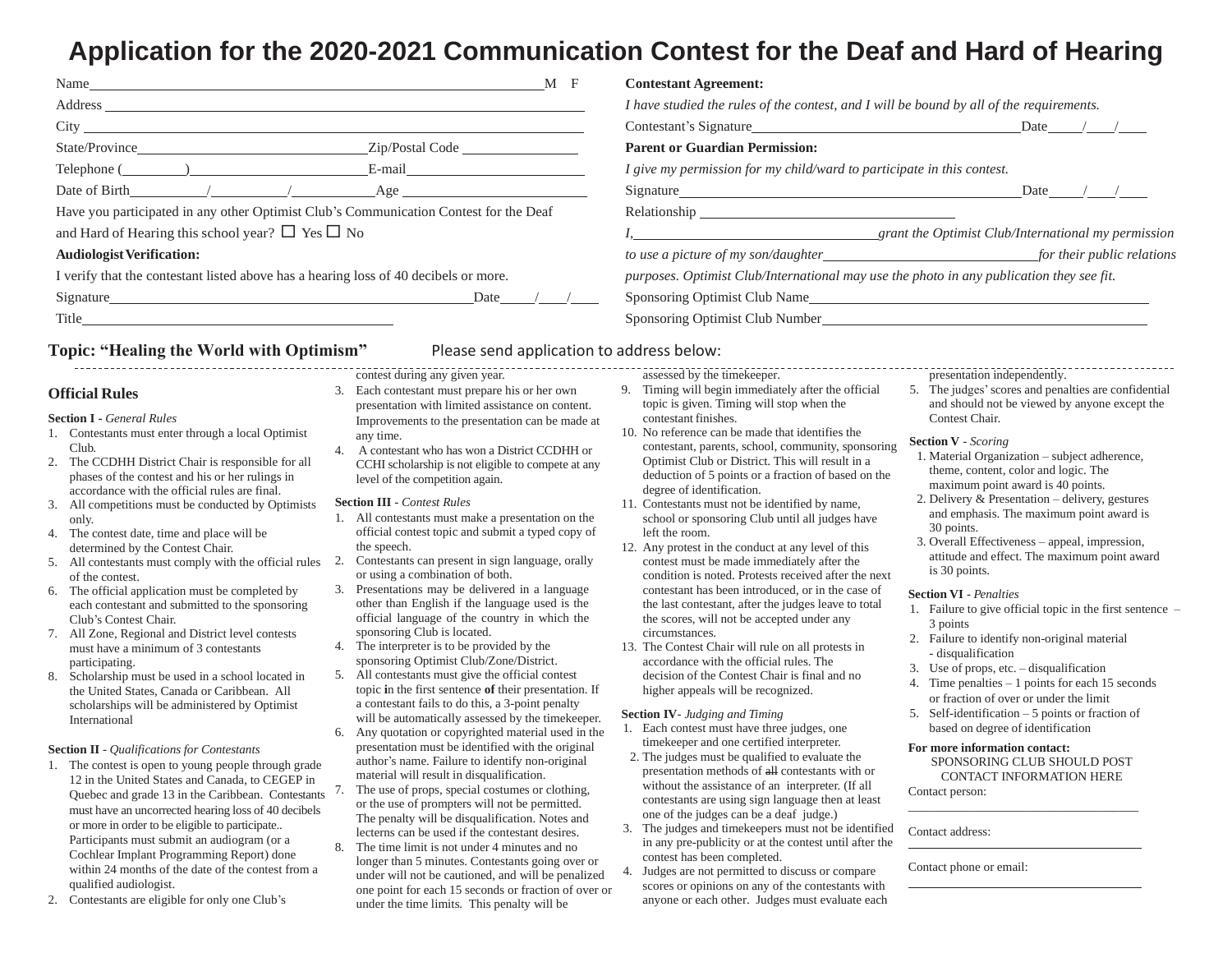## **Official Rules**

#### **Section I - Contest Organization**

- 1. The CCDHH District Chair is responsible for all phases of the contest and their rulings in accordance with the official rules are final.
- 2. All competitions must be conducted by Optimists only.
- 3. The contest date, time and place will be determined by the Contest Chair.
- 4. All contestants must comply with the official rules of the contest.
- 5. **All Zone and District-level contests must have a minimum of 3 contestants participating.**

#### **Section II - General Rules**

- 1. Contestants must enter through a local Optimist Club.
- 2. Contestants are only eligible for one Club's contest during any given year.
- 3. Each contestant must prepare his or her own presentation with limited assistance on content. Improvements to the presentation can be made at any time.
- 4. The official application must be completed by each contestant and submitted to the sponsoring Club's Contest Chair.
- 5. There is no stated minimum number of contestants that have to be obtained to perform a legitimate Club-level competition. In cases where the minimum number of 3 contestants at the Zone contest cannot be met, there are two options:
	- A. Send Club winners directly to the next level of the contest.
	- B. Combine Zone level contests.
	- **All Zone and District level contests must have no fewer than 3 contestants participating. There are no exceptions for District contests.**
- 6. A contestant who has won an Optimist International CCDHH or CCHI scholarship of any kind is not eligible to compete at any level of the competition again.

### **Section III – Qualifications for Contestants**

The contest is open to contestants under the age of 19 as of October 1 of the current Optimist **contest** year and **who have not yet completed secondary school or its equivalent, including CEGEP students in Québec, Canada.**

Contestants must submit the results of an audiogram (or if the contestant has a Cochlear Implant then a Programing Report is required in lieu of the audiogram) completed no longer than 24 months prior to the date of the contest by a qualified audiologist. Contestants must be certified to have a hearing loss of 40 decibels or more, which must be supported by the audiogram (or CI Programing Report) in order to be eligible to compete. Contestants attending public school or schools providing special services are eligible to compete if eligibility criteria are met.

#### **Section IV - Contest Rules**

- 1. The interpreter is to be provided by the sponsoring Optimist Club/Zone or District.
- 2. The Contest Chair, prior to the start of the contest will conduct a drawing for the presentation order. All contestants will then be referred to as Presenter A, Presenter B, etc.
- 3. All contestants must make a presentation on the official contest topic.
- 4. Contestants can present in sign language, orally or using a combination of both.
- 5. Presentations may be delivered in a language other than English if the language used is the official language of the country in which the sponsoring Club is located.
- 6. All contestants must give the official contest topic in the first sentence of their presentation. If a contestant fails to do this, a 3-point penalty will be automatically assessed by the timekeeper.
- 7. Any quotation or copyrighted material used in the presentation must be identified with the original author's name. Failure to identify non-original material will result in disqualification.
- 8. The use of props, special costumes or clothing, or the use of prompters will not be permitted. The penalty will be disqualification. Notes and lecterns can be used if the contestant desires.
- 9. The time limit is not under 4 minutes and no longer than 5 minutes. Contestants going over or under will not be cautioned, and will be penalized one point for each 15 seconds or fraction of over or under the time limits. This penalty will be assessed by the timekeeper.
- 10. Timing will begin immediately after the official topic is given. Timing will stop when the contestant finishes.
- 11. No reference can be made that identifies the contestant, parents, school, community, sponsoring Optimist Club or District. This will result in a deduction of 5 points or a fraction of based on the degree of identification.

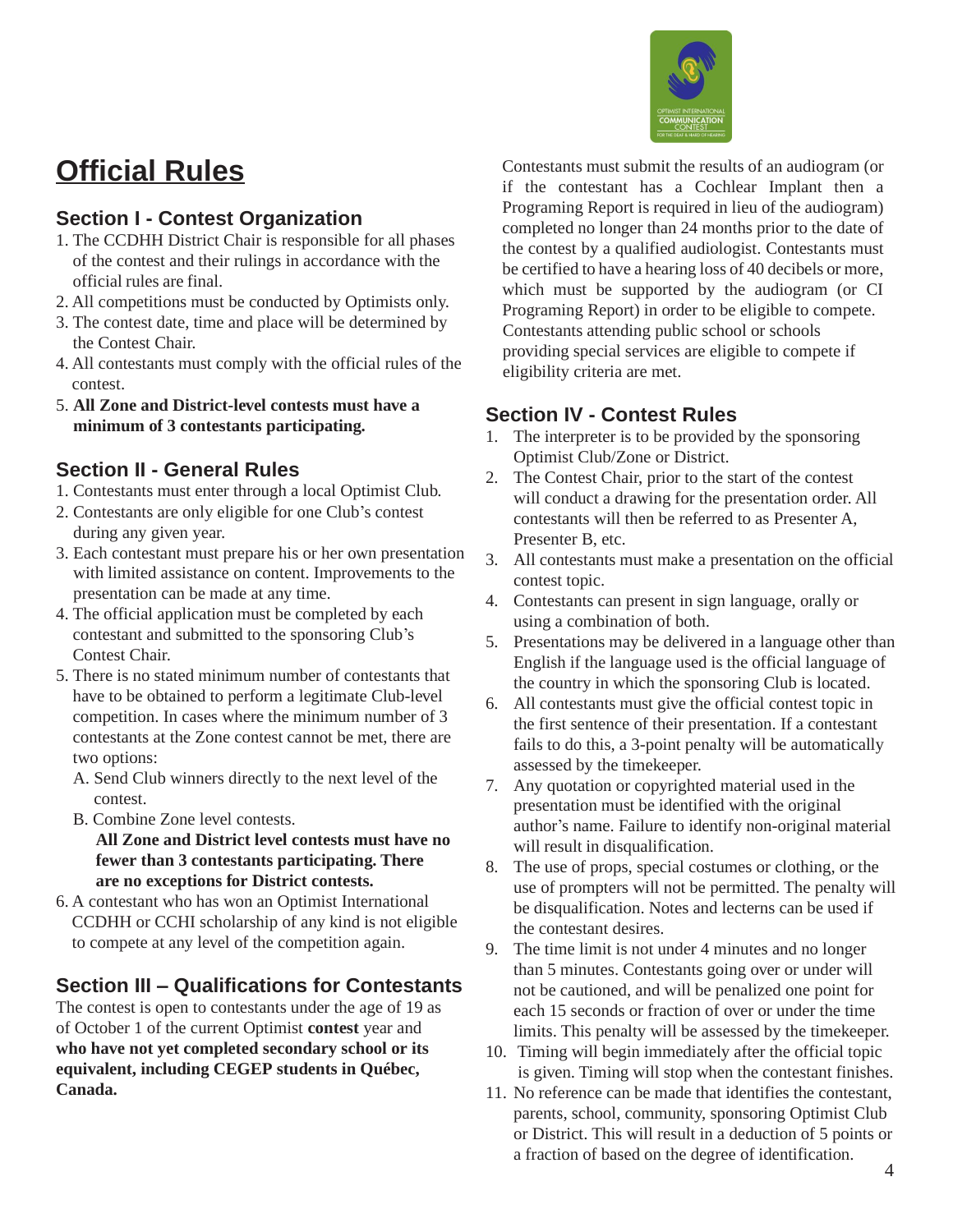- 12. Contestants must not be identified by name, school or sponsoring Club until all judges have left the room.
- 13. Any protest in the conduct at any level of this contest must be made immediately after the condition is noted. Protests received after the next contestant has been introduced, or in the case of the last contestant, after the judges leave to total the scores, will not be accepted under any circumstances.
- 14. The Contest Chair will rule on all protests in accordance with the official rules. The decision of the District Chair is final and no higher appeals will be recognized.

#### **Section V - Judging and Timing**

- 1. Each contest must have three judges, one timekeeper and one certified interpreter. At the Club level, judges may be Optimist Members. At all other levels of the contest, judges must be non-Optimists (Friends of Optimists are excluded and can be used as judges).
- 2. The judges must be qualified to evaluate the presentation methods of contestants with or without the assistance of an interpreter. (If all contestants are using sign language then deaf judges are allowed.)
- 3. The judges and timekeeper must not be identified in any pre-publicity or at the contest until after the contest has been completed.
- 4. During the contest, the judges and the timekeeper should be seated in different locations.
- 5. The timekeeper must be provided with a regulation stopwatch or equivalent timing device.
- 6. Judges are not permitted to discuss or compare scores or opinions on any of the contestants with anyone or each other. Judges must evaluate each presentation independently.
- 7. The judges'scores and penalties are confidential and should not be viewed by anyone except the Contest Chair.

#### **Section VI – Scoring**

- 1. Material Organization subject adherence, theme, content, color and logic. The maximum point award is 40 points.
- 2. Delivery & Presentation delivery, gestures and emphasis. The maximum point award is 30 points.
- 3. Overall Effectiveness appeal, impression, attitude and effect. The maximum point award is 30 points

#### **Section VII – Penalties**

- 1. Failure to give official topic in the first sentence 3 point penalty
- 2. Failure to identify non-original material disqualification
- 3. Use of props, etc. disqualification
- 4. Time penalties 1 points for each 15 seconds or fraction of over or under the limit
- 5. Self-identification 5 points or fraction of based on degree of identification

#### **Section VIII – Awards**

The following are the only awards to be given in the Optimist International Communication Contest for the Deaf and Hard of Hearing at all Club and District contests. These official Optimist International awards are available from Optimist Supply or. Awards will not be ordered or sent automatically.

1. Club Awards: Medallion

**Clubs are allowed to give monetary awards of up to \$500 per winner in addition to the official medallions. The Club level awards may be given in the form of a scholarship, savings bond or cash prize but are completely discretionary.**

- 2. District Awards: Plaque and Scholarship
	- A. One winner from each participating District will receive a \$2500 scholarship for use at a college, university or trade school only.
	- B. Scholarships are paid through the Optimist International Foundation in the United States and Caribbean and the Canadian Children's Optimist Foundation in Canada.
	- C. All scholarships will be administered by Optimist International.
	- D. All scholarships will be payable to the educational institution of the recipient's choice, subject to the approval of Optimist International.
	- E. Winners of an Optimist International scholarship must claim their scholarship by the age of 25.
	- F. If a District chooses to raise the amount of a scholarship funded by either of the Optimist International Foundations or fund additional scholarships, the District will be responsible for the management and awarding of those funds.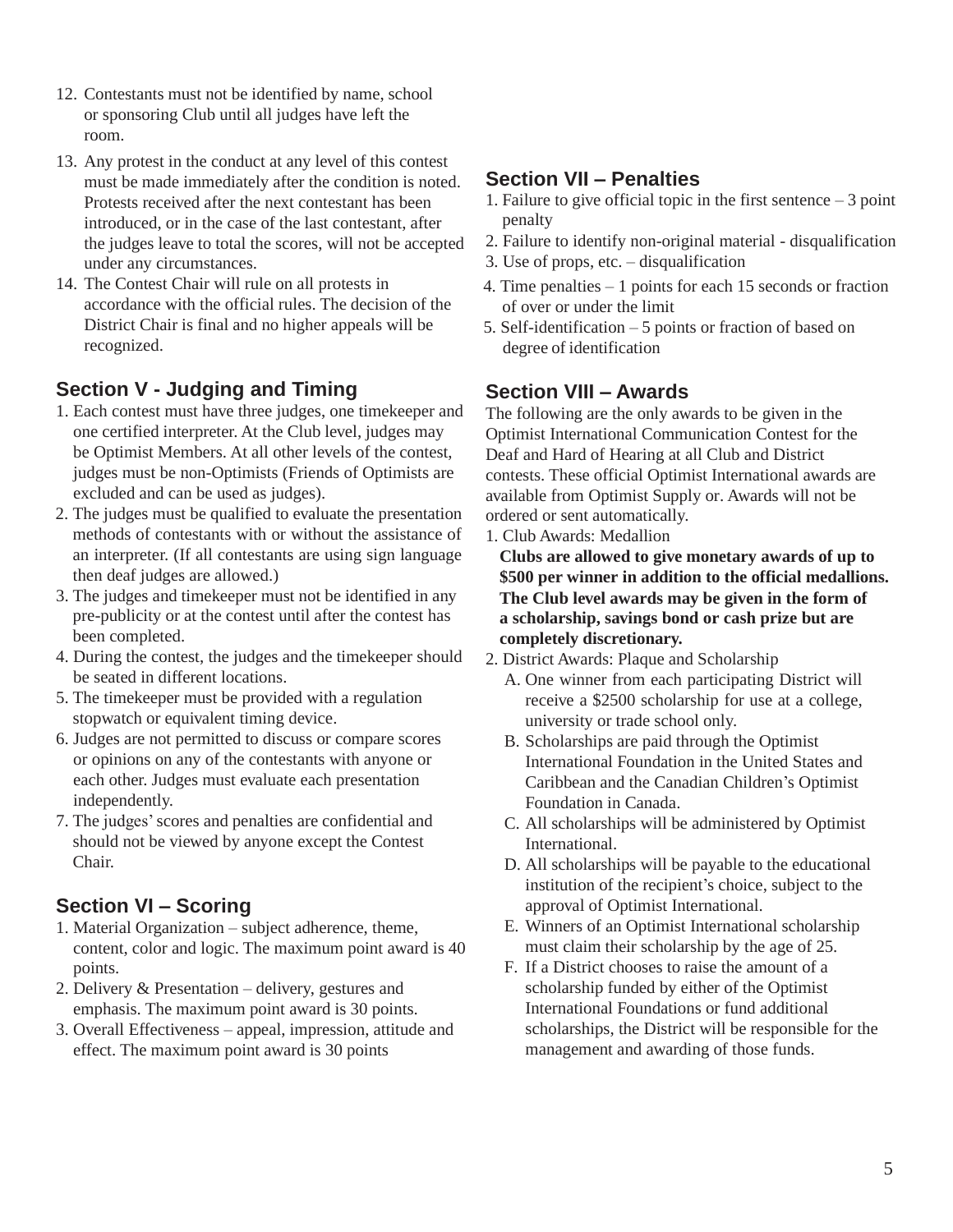# **Visitor Sign-In Sheet**

| Name: <u>Home Phone:</u>                                                                                                                                                                                                            |                                                                                                                                                                                                                                |  |  |  |  |
|-------------------------------------------------------------------------------------------------------------------------------------------------------------------------------------------------------------------------------------|--------------------------------------------------------------------------------------------------------------------------------------------------------------------------------------------------------------------------------|--|--|--|--|
|                                                                                                                                                                                                                                     | Business Phone: Cell Phone: Cell Phone:                                                                                                                                                                                        |  |  |  |  |
| Address: and the contract of the contract of the contract of the contract of the contract of the contract of the contract of the contract of the contract of the contract of the contract of the contract of the contract of t      |                                                                                                                                                                                                                                |  |  |  |  |
| City: <u>City:</u> City: City: City: Country: City: Country: City: Code: Country: City: Code: Country: City: Code: Country: City: Code: Country: City: Code: Country: City: Code: Country: City: Code: Country: City: Code: Country |                                                                                                                                                                                                                                |  |  |  |  |
| Notes: Notes:                                                                                                                                                                                                                       |                                                                                                                                                                                                                                |  |  |  |  |
|                                                                                                                                                                                                                                     |                                                                                                                                                                                                                                |  |  |  |  |
| Name: Name and the second contract of the second contract of the second contract of the second contract of the second contract of the second contract of the second contract of the second contract of the second contract of       | Home Phone:                                                                                                                                                                                                                    |  |  |  |  |
| Business Phone: Cell Phone: Cell Phone:                                                                                                                                                                                             |                                                                                                                                                                                                                                |  |  |  |  |
| Address: and the contract of the contract of the contract of the contract of the contract of the contract of the contract of the contract of the contract of the contract of the contract of the contract of the contract of t      |                                                                                                                                                                                                                                |  |  |  |  |
|                                                                                                                                                                                                                                     |                                                                                                                                                                                                                                |  |  |  |  |
| Notes: Notes:                                                                                                                                                                                                                       |                                                                                                                                                                                                                                |  |  |  |  |
|                                                                                                                                                                                                                                     |                                                                                                                                                                                                                                |  |  |  |  |
| Name: <u>Name:</u> 2006. Experimental and the set of the set of the set of the set of the set of the set of the set of the set of the set of the set of the set of the set of the set of the set of the set of the set of the set o | Home Phone: Manual Manual Manual Manual Manual Manual Manual Manual Manual Manual Manual Manual Manual Manual                                                                                                                  |  |  |  |  |
| Business Phone: Cell Phone: Cell Phone:                                                                                                                                                                                             |                                                                                                                                                                                                                                |  |  |  |  |
| Address: Note and the contract of the contract of the contract of the contract of the contract of the contract of the contract of the contract of the contract of the contract of the contract of the contract of the contract      |                                                                                                                                                                                                                                |  |  |  |  |
|                                                                                                                                                                                                                                     |                                                                                                                                                                                                                                |  |  |  |  |
| Notes:                                                                                                                                                                                                                              |                                                                                                                                                                                                                                |  |  |  |  |
|                                                                                                                                                                                                                                     |                                                                                                                                                                                                                                |  |  |  |  |
| Name: Name and the set of the set of the set of the set of the set of the set of the set of the set of the set of the set of the set of the set of the set of the set of the set of the set of the set of the set of the set o      | Home Phone: New York Contract Contract Contract Contract Contract Contract Contract Contract Contract Contract Contract Contract Contract Contract Contract Contract Contract Contract Contract Contract Contract Contract Con |  |  |  |  |
|                                                                                                                                                                                                                                     | Business Phone: Cell Phone: Cell Phone:                                                                                                                                                                                        |  |  |  |  |
| Address:                                                                                                                                                                                                                            |                                                                                                                                                                                                                                |  |  |  |  |
|                                                                                                                                                                                                                                     |                                                                                                                                                                                                                                |  |  |  |  |
| Notes: Notes:                                                                                                                                                                                                                       |                                                                                                                                                                                                                                |  |  |  |  |
|                                                                                                                                                                                                                                     |                                                                                                                                                                                                                                |  |  |  |  |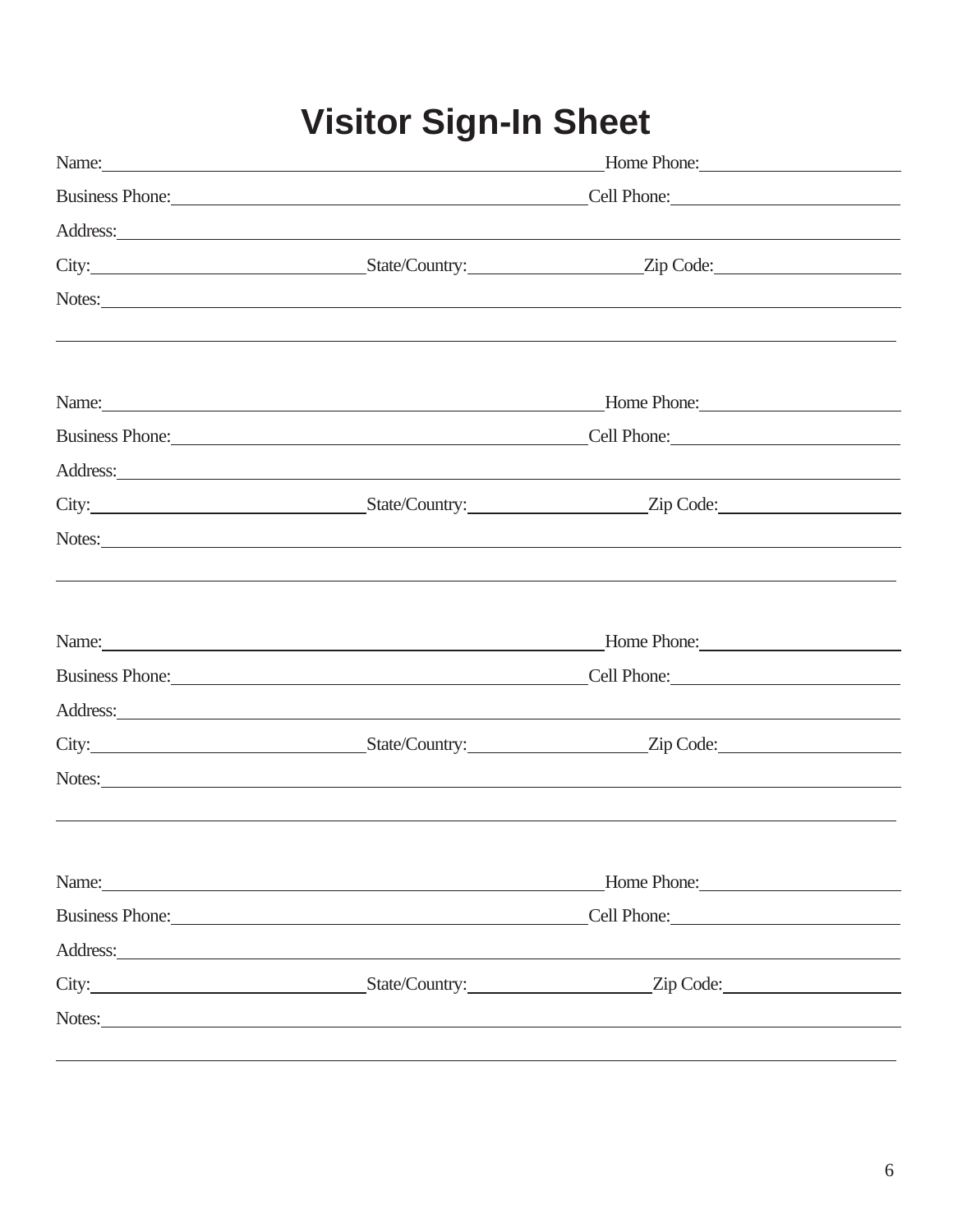**Club Worksheet Combined Oral**

**Signing**

### **For all Club contests**

| The         | <b>Optimist Club of</b> |
|-------------|-------------------------|
| <b>City</b> | <b>Contest Site</b>     |

**Date / / Time** 

| <b>Presentation</b><br>Order | <b>Contestant's Name</b> | Club<br><b>Application</b> | Audiogram | Place in<br><b>Contest</b> |
|------------------------------|--------------------------|----------------------------|-----------|----------------------------|
|                              |                          |                            |           |                            |
|                              |                          |                            |           |                            |
|                              |                          |                            |           |                            |
|                              |                          |                            |           |                            |
|                              |                          |                            |           |                            |
|                              |                          |                            |           |                            |
|                              |                          |                            |           |                            |
|                              |                          |                            |           |                            |
|                              |                          |                            |           |                            |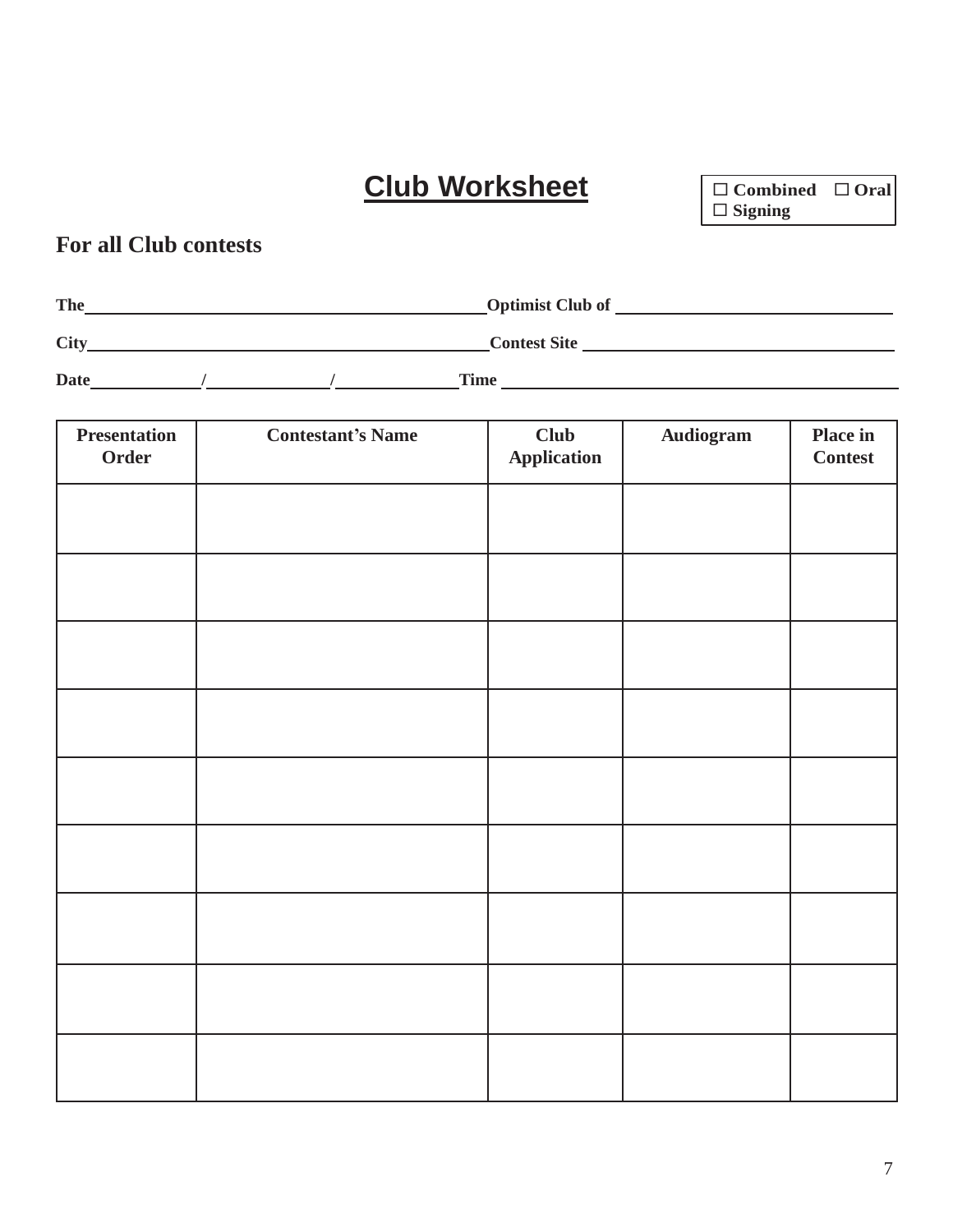# **Official Judge's Score Sheet**

 **Combined Oral Signing**

### **For all Club contests**

| <b>Material Organization</b>                                                                        |               | $\mathbf A$ | B | $\mathbf C$ | D | E | $\mathbf{F}$ | G | H | I           | ${\bf J}$ |
|-----------------------------------------------------------------------------------------------------|---------------|-------------|---|-------------|---|---|--------------|---|---|-------------|-----------|
| Subject Adherence - Stayed on<br>topic throughout presentation.                                     | $0-10$ points |             |   |             |   |   |              |   |   |             |           |
| Theme — Title and content<br>followed this year's theme.                                            | $0-5$ points  |             |   |             |   |   |              |   |   |             |           |
| Logic - Presentation follows a<br>particular sequence of facts and events.                          | $0-10$ points |             |   |             |   |   |              |   |   |             |           |
| Content — Presentation has substance.                                                               | $0-10$ points |             |   |             |   |   |              |   |   |             |           |
| Color — Audience has clear picture<br>of what the presenter is expressing.                          | $0-5$ points  |             |   |             |   |   |              |   |   |             |           |
| <b>Delivery and Presentation</b>                                                                    |               | $\mathbf A$ | B | $\mathbf C$ | D | E | $\mathbf{F}$ | G | H | I           | J         |
| Delivery — Clear, concise and<br>dynamic presentation.                                              | $0-15$ points |             |   |             |   |   |              |   |   |             |           |
| Gestures - Control and use of body<br>while speaking.                                               | 0-5 points    |             |   |             |   |   |              |   |   |             |           |
| Emphasis - Expressive, dynamic,<br>impressive                                                       | $0-10$ points |             |   |             |   |   |              |   |   |             |           |
| <b>Overall Effectiveness</b>                                                                        |               | $\mathbf A$ | B | $\mathbf C$ | D | E | $\mathbf{F}$ | G | H | $\mathbf I$ | ${\bf J}$ |
| Appeal — Presenter made a point or<br>aroused a response as a result of the<br>entire presentation. | $0-10$ points |             |   |             |   |   |              |   |   |             |           |
| Impression — The presentation made<br>an impression in the minds of the<br>audience.                | $0-10$ points |             |   |             |   |   |              |   |   |             |           |
| Attitude — Presenter supported a<br>position that accomplished the purpose<br>of the topic.         | $0-5$ points  |             |   |             |   |   |              |   |   |             |           |
| Effect - Presenter accomplished a<br>purpose in the minds of the audience<br>members.               | $0-5$ points  |             |   |             |   |   |              |   |   |             |           |
| <b>Total Points</b>                                                                                 |               |             |   |             |   |   |              |   |   |             |           |

Judge's Name Date / /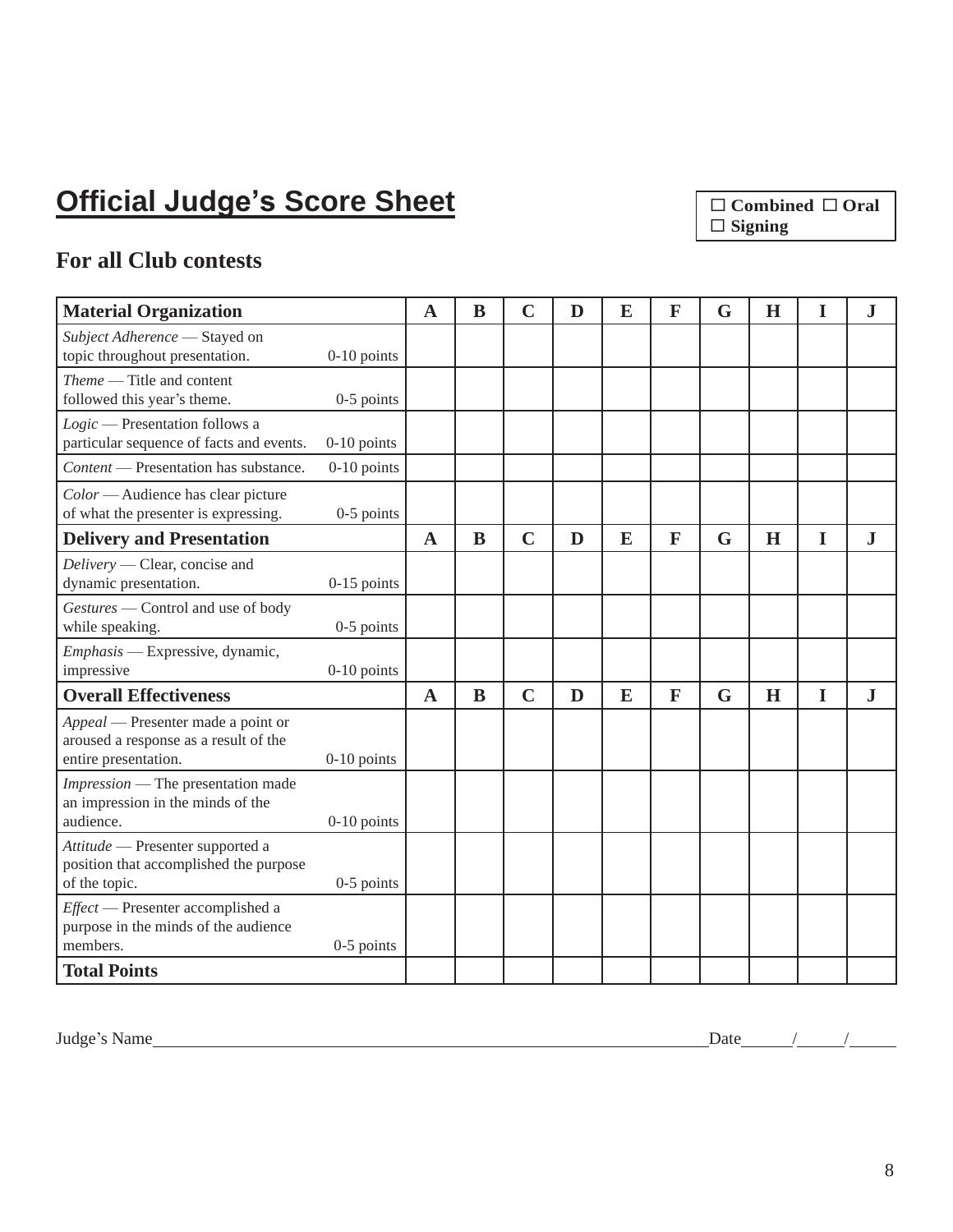

**®**

#### **Penalty Points**

| <b>Contestant</b>                                                                                                                    | A | B | C | $\mathbf D$ | E | F | G | H | J |
|--------------------------------------------------------------------------------------------------------------------------------------|---|---|---|-------------|---|---|---|---|---|
| Disqualification<br>Use of props, costumes, etc.                                                                                     |   |   |   |             |   |   |   |   |   |
| $1-5$ points<br>Self-identification                                                                                                  |   |   |   |             |   |   |   |   |   |
| Timekeeper penalty (1 point per<br>each 15 seconds or portion over<br>1 point per<br>or under the official time limit)<br>15 seconds |   |   |   |             |   |   |   |   |   |
| Failure to announce the topic<br>In the first sentence of the presentation.<br>3 points                                              |   |   |   |             |   |   |   |   |   |
| Failure to identify<br>non-original material.<br>Disqualification                                                                    |   |   |   |             |   |   |   |   |   |
| Failure to complete the<br>presentation.<br>Disqualification                                                                         |   |   |   |             |   |   |   |   |   |
| <b>Total Penalty Points</b>                                                                                                          |   |   |   |             |   |   |   |   |   |
| <b>Net Scores of Point Grades (no Ties)</b>                                                                                          |   |   |   |             |   |   |   |   |   |
| <b>Contestant's Rank in Contest</b>                                                                                                  |   |   |   |             |   |   |   |   |   |

#### **1. Material Organization 40 points**

*(Subject Adherence, Theme, Logic, Content, Color)*  In this category, just the material and its organization as presented by the contestant should be judged. A judge should consider the importance of adherence to the subject of the speech, the proper introduction and the logic and coherent development of the theme which brings about a successful and adequate conclusion. Figures of speech, similes, metaphors, colorful choice of words and zestful, descriptive phrases are important qualities.

#### **2. Delivery and Presentation 30 points**

*(Delivery, Gestures, Emphasis)*

Delivery and presentation shall be judged on several factors. Delivery should be continuous without hesitation or halting. Gestures should be appraised for frequency, nature and effectiveness. Emphasis should be well placed and dynamic.

#### **3. Overall Effectiveness 30 points**

#### *(Appeal, Impression, Attitude, Effect)*

In this category the overall impression created by the speaker and the speech should be rated. While it must not be used as such, it is in making this particular score that a judge would most closely approach a conclusion that would actually rank the contestants in his or her own opinion.

#### **Penalty Explanations**

- **A. Use of props, costumes, etc.:** The use of props or special costumes or clothing or the use of teleprompters will not be permitted. The penalty is disqualification. Notes and lecterns may be used if the speaker desires to do so.
- **B. Self-Identification:** To eliminate any bias or prejudice, no presentation or part of a presentation may be used that identifies the contestant, their family, school, community, sponsoring Optimist Club or District. The maximum penalty is five points but is assigned by each judge based on the degree of self-identification.
- **C. Time Penalties:** The time limit for presentations is no less than 4 minutes or over 5 minutes in length. Contestants going over or under the time limit will not be cautioned, but will be penalized one point for each 15 seconds or portion over or under the limits. These penalties will be determined by the timekeeper.
- **D. Failure to announce the official topic in the first sentence of the presentation:** To assist the timekeeper in establishing a uniform starting time, all contestants must express the official topic of the presentation before beginning the presentation. A three-point penalty must be assessed by the timekeeper.
- **E. Failure to complete the presentation:** Each contestant must complete the entire presentation. Penalty is disqualification.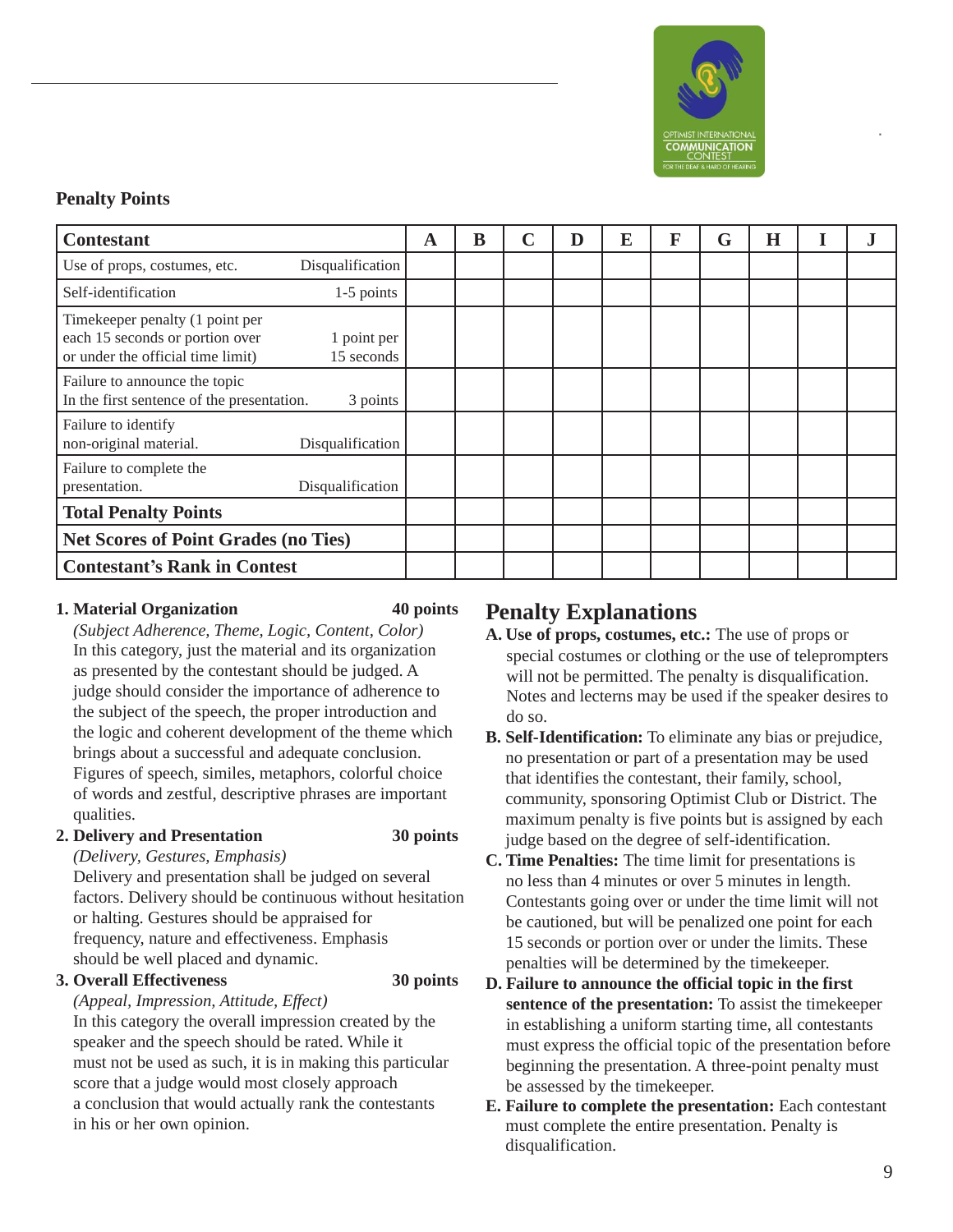# **Official Timekeeper's Score Sheet**

 **Combined Oral Signing**

#### **For all Club contests**

The official timekeeper shall use a regulation stopwatch or equivalent timing device, which will be supplied by the Contest Chair.

#### **Time Penalties**

The time limit for speeches will be not under 4 minutes or over 5 minutes in length. Contestants going over or under the time limit will not be cautioned, but will be penalized one point for each 15 seconds or fraction over or under the time limit. These penalties will be determined by the official timekeeper.

Timing will begin at the first word or sign. Any salutation to the judges, audience, etc., should precede the statement of the topic. Timing will stop when the contestant finishes the presentation.

All contestants must express the official topic in the first sentence of the presentation. If a contestant fails to do this, a three- point penalty is automatically assessed by the timekeeper.

#### **Failure to identify non-original material verbally**

Any non-original material in the speech must be noted in the written copy of the speech. If a contestant fails to identify all non-original material, the result is disqualification. The penalty is assessed by the timekeeper.

| Speakers in order of<br>appearance | <b>Time</b><br>minutes/<br>sections | Over/Under<br>time-point<br>penalties | <b>Failure to announce topic</b><br>in the first sentence of<br>the presentation | <b>Total penalty</b><br>points |
|------------------------------------|-------------------------------------|---------------------------------------|----------------------------------------------------------------------------------|--------------------------------|
| $\mathbf A$                        |                                     |                                       |                                                                                  |                                |
| $\bf{B}$                           |                                     |                                       |                                                                                  |                                |
| $\mathbf C$                        |                                     |                                       |                                                                                  |                                |
| D                                  |                                     |                                       |                                                                                  |                                |
| E                                  |                                     |                                       |                                                                                  |                                |
| $\mathbf F$                        |                                     |                                       |                                                                                  |                                |
| $\mathbf G$                        |                                     |                                       |                                                                                  |                                |
| $\mathbf H$                        |                                     |                                       |                                                                                  |                                |
| I                                  |                                     |                                       |                                                                                  |                                |
| $\bf J$                            |                                     |                                       |                                                                                  |                                |

*Timekeeper's Name*

Signature Date / /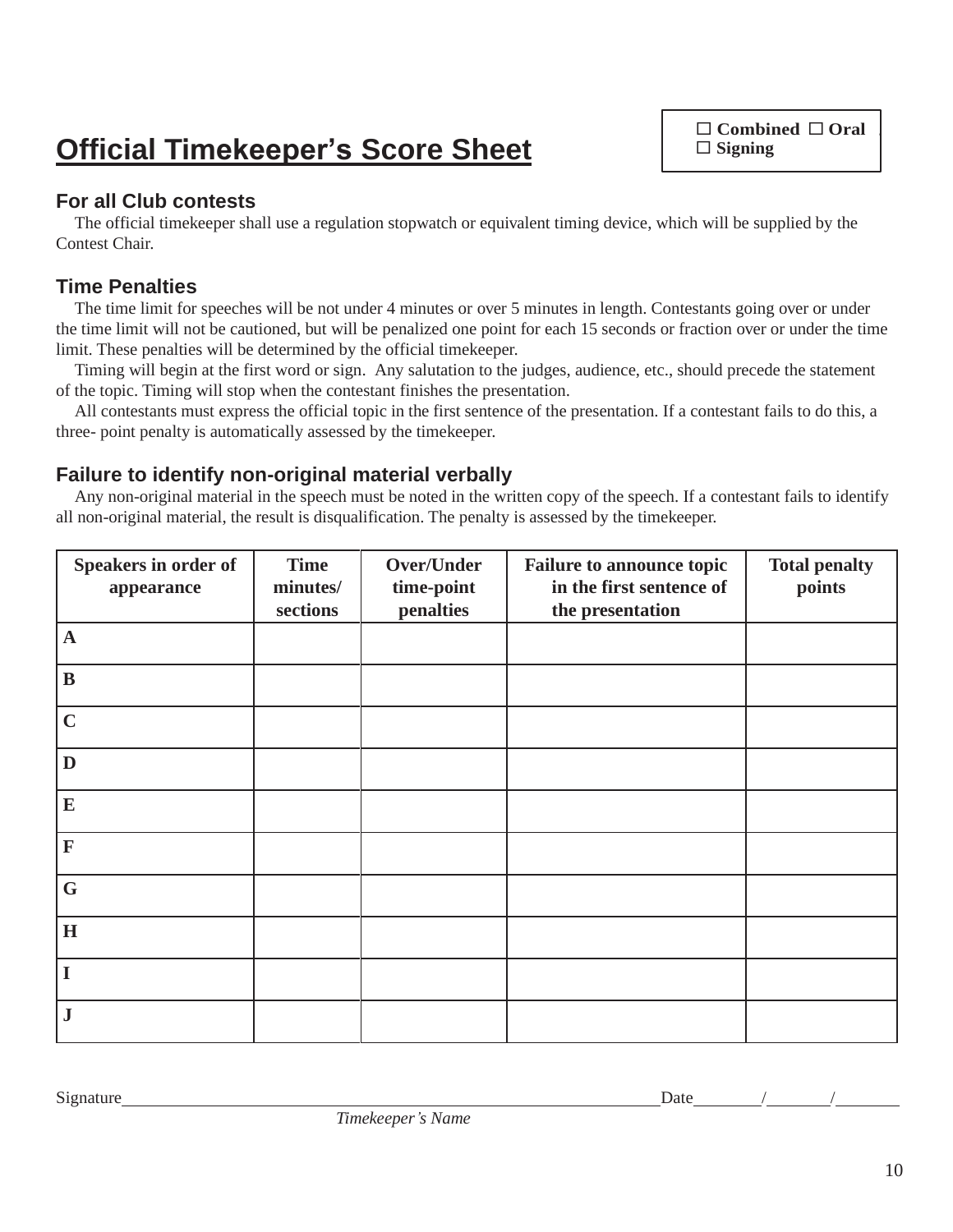

# **Official Report Form**

 **Combined Oral Signing**

**®**

#### **For all Club contests**

| Contestant's             | <b>First Judge</b>                                                                                     |      | <b>Second Judge</b>                                                                                    |      | <b>Third Judge</b> |      | <b>Total of Point</b> | <b>Total of</b> | <b>Place</b> |
|--------------------------|--------------------------------------------------------------------------------------------------------|------|--------------------------------------------------------------------------------------------------------|------|--------------------|------|-----------------------|-----------------|--------------|
| <b>Speaking</b><br>Order | Point<br>$\mathbf{Grades}% \left( \mathcal{N}\right) \equiv\mathcal{N}^{(1)}\left( \mathcal{N}\right)$ | Rank | Point<br>$\mathbf{Grades}% \left( \mathcal{N}\right) \equiv\mathcal{N}^{(1)}\left( \mathcal{N}\right)$ | Rank | Point<br>Grades    | Rank | <b>Grades</b>         | Rank            |              |
| $\mathbf A$              |                                                                                                        |      |                                                                                                        |      |                    |      |                       |                 |              |
| $\bf{B}$                 |                                                                                                        |      |                                                                                                        |      |                    |      |                       |                 |              |
| $\mathbf C$              |                                                                                                        |      |                                                                                                        |      |                    |      |                       |                 |              |
| $\mathbf D$              |                                                                                                        |      |                                                                                                        |      |                    |      |                       |                 |              |
| ${\bf E}$                |                                                                                                        |      |                                                                                                        |      |                    |      |                       |                 |              |
| $\mathbf F$              |                                                                                                        |      |                                                                                                        |      |                    |      |                       |                 |              |
| $\mathbf G$              |                                                                                                        |      |                                                                                                        |      |                    |      |                       |                 |              |
| $\mathbf H$              |                                                                                                        |      |                                                                                                        |      |                    |      |                       |                 |              |
| $\mathbf I$              |                                                                                                        |      |                                                                                                        |      |                    |      |                       |                 |              |
| ${\bf J}$                |                                                                                                        |      |                                                                                                        |      |                    |      |                       |                 |              |

The CCDHH Contest Chair should check the math for each contestant's score. Enter the final point grades and ranks on this report form. The Contest Chair should announce the results from this form. For preliminary contests, the Chair will name by letter the two or three best contestants without announcing first, second or third place. For final contests, the Chairperson will name by letter the third, second then first place winners.

To determine rank in Club, Zone and District contests, each judge ranks the speakers as 1,2,3, etc. according to their scores. Ties are not permitted.

At the end of the contest, the Chair collects the judges' score sheets and checks the math. The point grade and position of rank for each contestant is entered on the Official Report Form for each judge. The winning contestant is then determined as follows:

- 1. If any contestant is ranked first by a majority of the judges, he or she is automatically declared the winner. This method is not used to rank a contestant second or third.
- 2. All other contestants are ranked by the "total of rank" system. This means that the rank, not the points each judge has given each contestant, is added and this figure is placed in the Total of Rank column. First-place is determined by this means also, if no one qualifies under the method explained in #1 above. The lowest total wins first place, the next lowest second-place and so on.

3. If a two-way tie results for any place, it is broken by a preferential vote. Using the rankings given on the ballots, a tabulation is made on the number of judges who placed one of the tied contestants higher than the other. Example: Two contestants, speakers D and H, are tied for third place and each has received a rank of nine.

Speaker H would be declared the third-place winner as two judges (#2 and 3) ranked H higher than speaker D, who would be ranked fourth in the contest.

| Contestants'  | Rank of Rank of Rank of | Total   |
|---------------|-------------------------|---------|
| Rank of Order | Judge 1 Judge 2 Judge 3 | of Rank |
|               |                         |         |
|               |                         |         |

**4.** If a three-way tie results by the total of rank system, then and only then, are the point grades for each contestant totaled to break the three-way tie.

**Caution: Scores and rankings should be checked by a second person to ensure accuracy, but remember this information is confidential. Announcing the winners incorrectly could be disastrous!**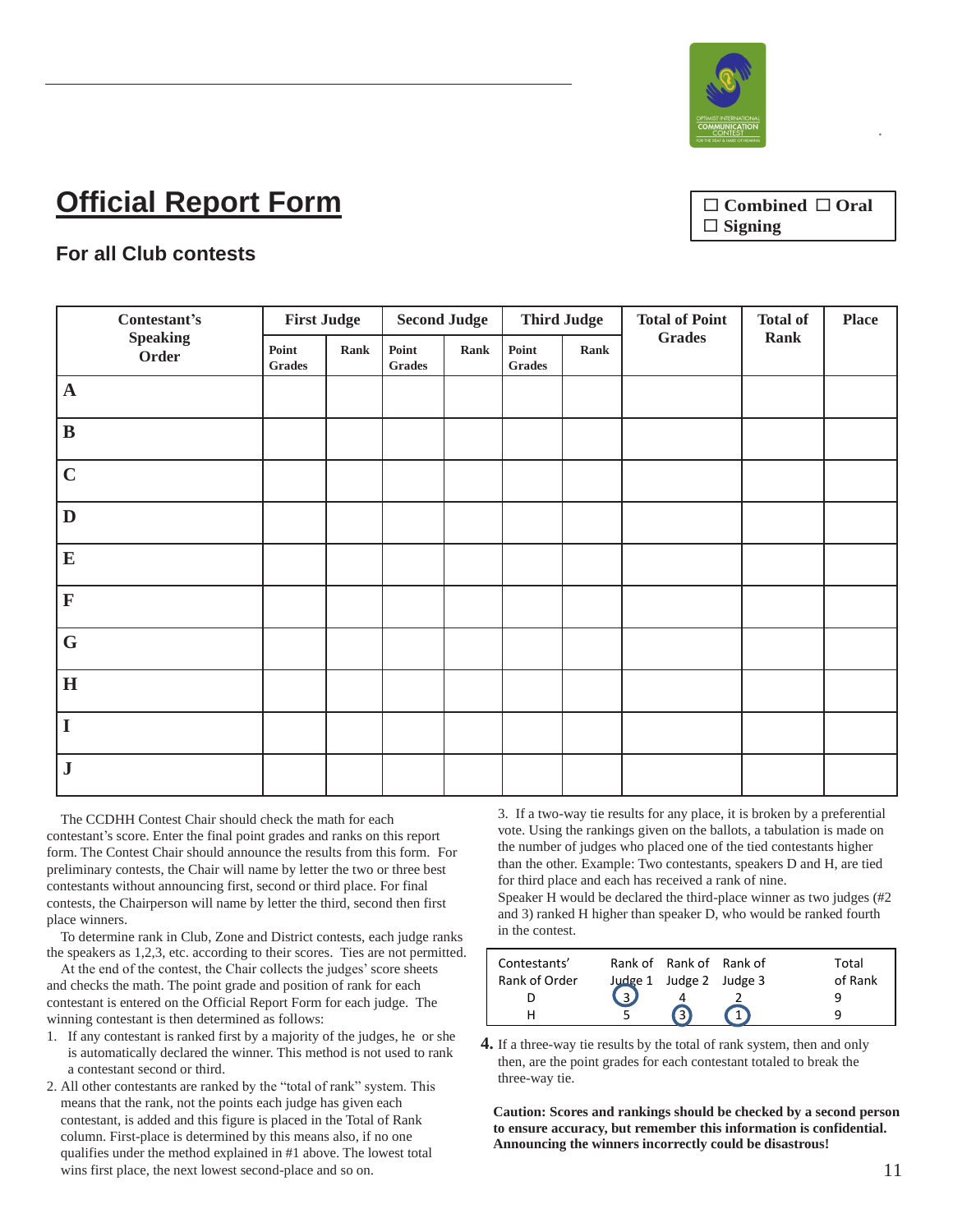

#### **Combined Oral Signing**

**®**

### **2020-2021 Official Zone/District Entry Form**

Be sure that your contestant is fully qualified to compete by filling in each line of this entry form. **Your Club should complete all of its requirements including the signatures.** Attach a printed copy of the presentation and a current audiogram (or Cochlear Implant Programming Report) and submit the materials to the Chair of the next level at least two weeks prior to the contest date.

|         | Name (print)                                                                                                                                                                                                                                     |  |                     |
|---------|--------------------------------------------------------------------------------------------------------------------------------------------------------------------------------------------------------------------------------------------------|--|---------------------|
|         |                                                                                                                                                                                                                                                  |  |                     |
|         |                                                                                                                                                                                                                                                  |  | $\mathsf{Zip Code}$ |
|         | Date of birth the top of the term of the term of the term of the term of the term of the term of the term of the term of the term of the term of the term of the term of the term of the term of the term of the term of the t<br>month/day/year |  |                     |
| Phone ( | о производит в составительность при постоянии с производительность при постоянии с производительность при при<br>В составите при постоянии с при постоянии с при постоянии с при постоянии с при постоянии с при постоянии с пр                  |  |                     |

#### **To Club and District officers**

*"As a contestant, I received a copy of the official rules for the Optimist International Communication Contest for the Deaf & Hard of Hearing and fully understand them. I agree to be bound by all requirements. I have prepared my own presentation with limited assistance on the topic. I have given due credit by properly identifying all quotations and use of non-original material used in my presentation. I understand that any omission or violation of the rules on my part will mean immediate disqualification."*

Contestant's Signature Date / /

### **Contest information to be completed by the appropriate level's Chair as the paperwork progresses with the winner.**

Number of youth in **Club** contest

Number of youth in **Zone** contest

#### **For Club and Zone Chairs' signatures**

*"We, the undersigned, in full compliance with the Optimist International Communication Contest for the Deaf & Hard of Hearing contest rules, enter this contestant in the Zone/District contest. We understand that (included with) this form, a current audiogram (or Cochlear Implant Programing Report) and a printed copy of the presentation must be submitted to the Contest Chair before this contestant competes in the next level of the contest."*

| Optimist Club of                                                                                                                                                                                                               |  |
|--------------------------------------------------------------------------------------------------------------------------------------------------------------------------------------------------------------------------------|--|
| District Name                                                                                                                                                                                                                  |  |
| Club President's Signature example of the state of the state of the state of the state of the state of the state of the state of the state of the state of the state of the state of the state of the state of the state of th |  |
| Club Contest Chair's Signature                                                                                                                                                                                                 |  |
| Zone Chair's Signature (to enter District level)                                                                                                                                                                               |  |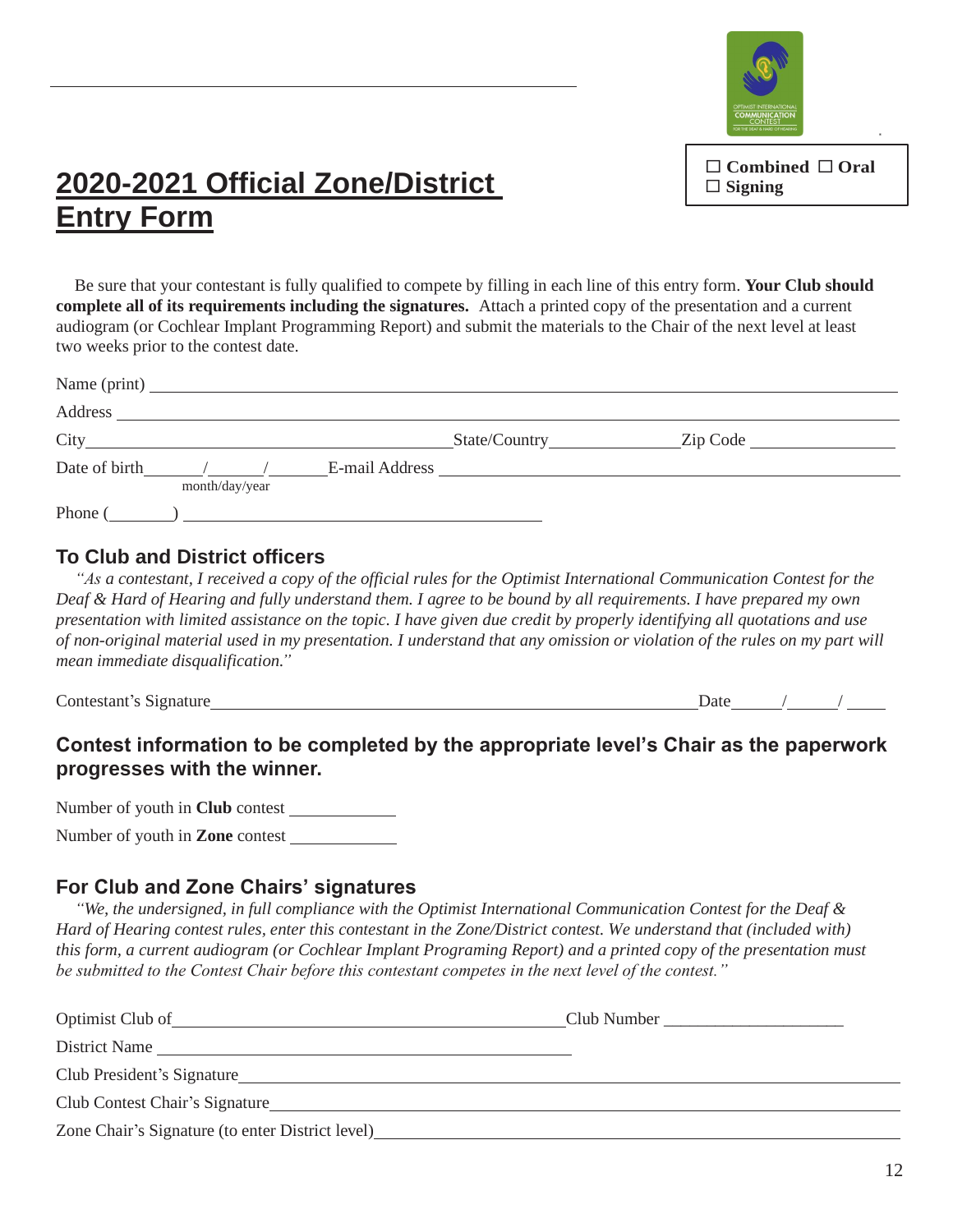

### **In order for the Club winner to be eligible to participate in the Zone/District level contest, the Club Chair must submit:**

Zone/District Entry Form

**• Must have number of contestants that participated in the contest**

• Must have appropriate signatures, including the contestant's

Application for 2020-2021 Optimist International CCDHH Contest Audiogram(or Cochlear Implant Programming Report)

• Must confirm contestant has a hearing loss of 40 decibels or more

**• Must have been conducted within 24 months prior to the date of the contest**

Printed copy of presentation

Contact the District Chair for deadline to submit Club entries!